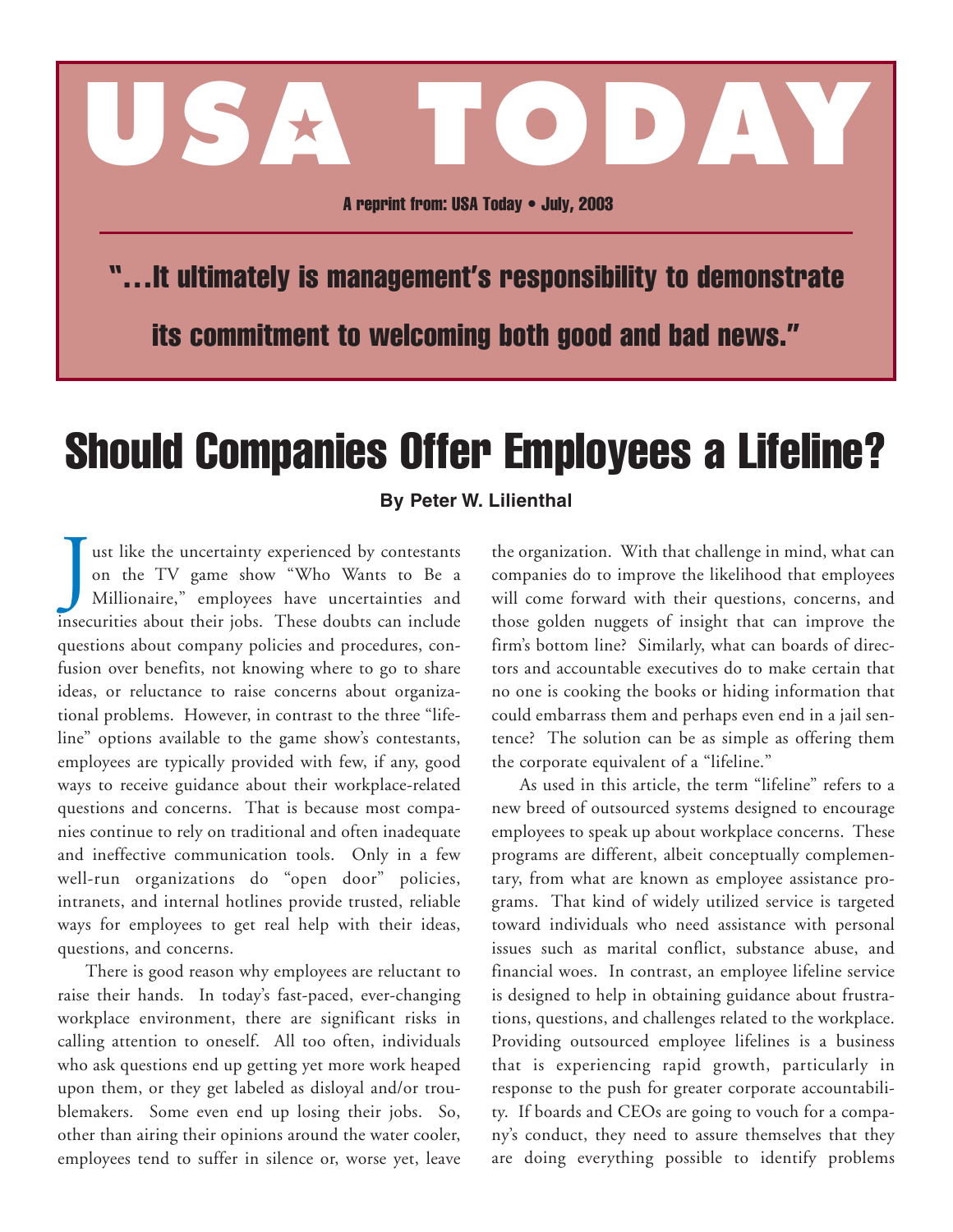proactively, and an employee lifeline service could be the best way to do that.

For a variety of reasons, many companies fail to accept that their established communication channels aren't functioning effectively. Nevertheless, the evidence is often right before management's eyes in the findings of the periodic employee satisfaction surveys firms conduct. Quite often, the area that is cited most by workers as being in need of attention is communications. Management becomes so focused on the company's mission, culture, and strategies for creating shareholder value that it tends to lose sight of what is most important to employees. The result is a "disconnect" between the organization's leadership and its workforce. It is one issue to state that criticism and feedback are valued; it is another to embrace them unconditionally. Microsoft chairman Bill Gates once described this conundrum by suggesting, "Sometimes I think my most important job as CEO is to listen for bad news. If you don't act on it, your people will eventually stop bringing bad news to your attention. And that's the beginning of the end."

What do most companies counsel employees to do when they have workplace-related issues or concerns? They tell them to talk to their supervisors or pick up a phone that is connected to an attorney, internal auditor, or human resource professional. Even if these options are advertised as being "absolutely confidential," it often is difficult to convince employees that there will be no breach of that commitment and that anything they say won't come back to haunt them. By way of example, a survey of its workers conducted by Lockheed Martin revealed that more than half the respondents did not report misconduct they had observed because they feared retaliation. Then there is the issue of e-mail as a viable, trusted means of obtaining feedback. Another survey, this one sponsored by the American Management Association, indicated that 74% of the corporate respondents routinely record and review their employees' phone calls, e-mail messages, Internet connections, and computer files. It is no wonder that workers are justifiably wary of embracing their computers or voicemail as liberating channels for the discussion or sharing of controversial opinions.

Those board members and executives who believe

that employees are comfortable using the chain of command to "tell it like it really is" may well be deluding themselves and putting their organizations at risk. All it takes is one festering situation to erupt in the form of a lawsuit, regulatory action, or major systemic breakdown. Only then might they belatedly appreciate that their well-intentioned policies and procedures don't hold much sway in either the courthouse or the court of public opinion. The Enron experience is a good case in point. The company reportedly had a 64-page code of ethics and an espoused belief system that stressed respect, integrity, and communication. Yet, despite the fact that many employees had concerns about the company's accounting practices, just one had the confidence to come forward to share them with CEO Ken Lay.

How does a typical employee hotline system work? Most tend to be elegant in their simplicity. As is the case with most new workplace programs, the employees are provided with materials that introduce the concept and contain the instructions for using the system. The access mechanisms may include toll-free phone numbers, email, fax, and multilingual options. In the case of a phone system, employees simply dial it up and, once connected, they can be given the choice of recording their concern on an automated system or speaking about it with an individual who is trained to discuss workplace topics. In addition, they might be provided with a case number they can use to call back and check on the status of their report or that the company can use to request additional information. What is critical in the design of these alternatives is that the user can choose to remain completely confidential and anonymous, and the sponsoring company agrees not to request identifying information from the lifeline provider. All of this ensures a level of security that is impossible to duplicate on any kind of internal company system. As a result, workers truly feel empowered to come forward with their insights for making the company better for its employees and customers.

Usually within hours of receipt, a written transcript or summary of the information provided by the concerned employee is transmitted to a coordinator at the firm. A determination is then made as to the urgency of the information and where it should be routed within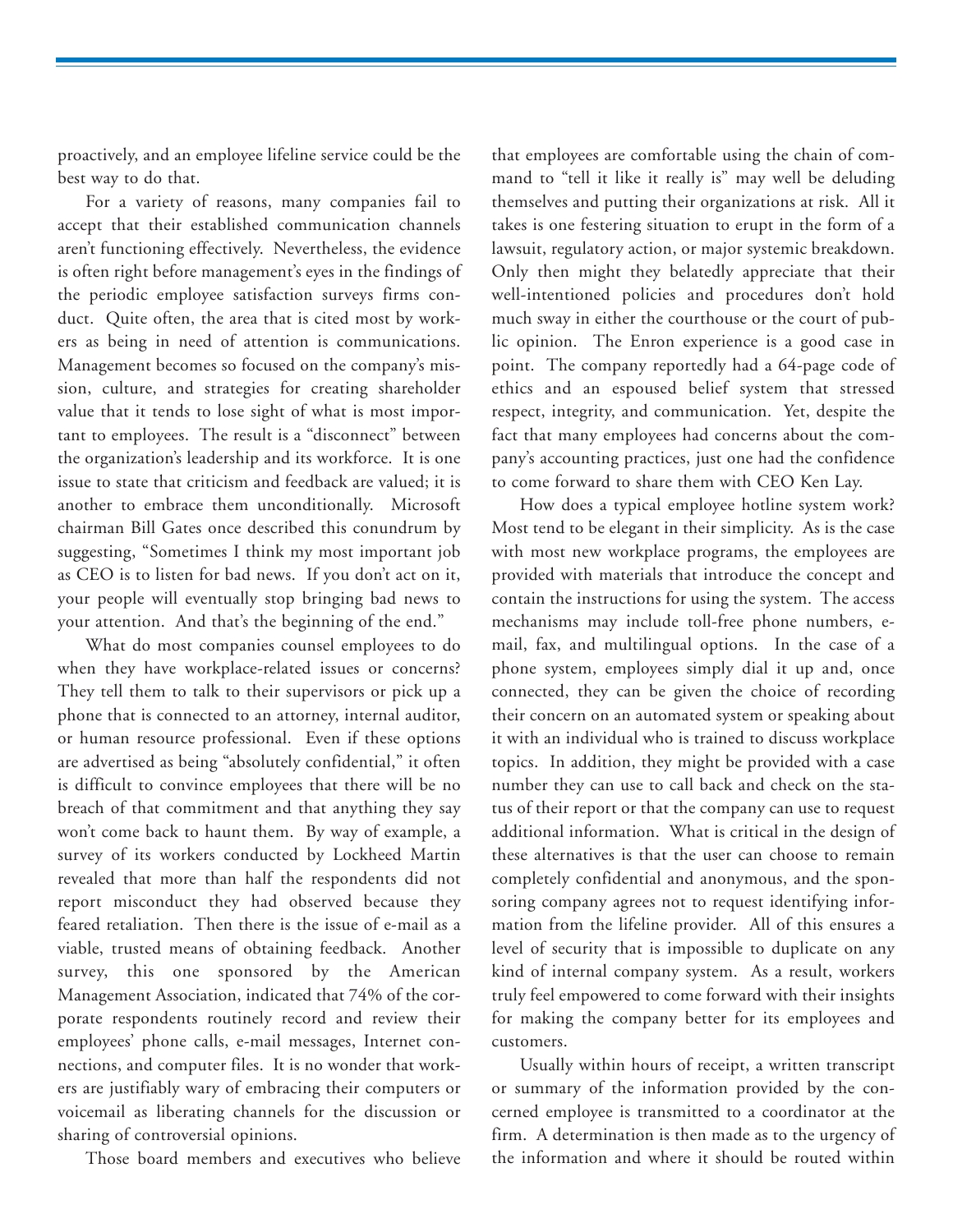the organization. Some companies even go to the point of having a copy of every message sent directly to the CEO. Indeed, the elevation of feedback to that level of the organization tends to send a strong message about the commitment of executives to know about what is going on in their companies.

Equally as vital as hearing about issues in the workplace is assuring employees that management is listening and responding to their concerns. That doesn't mean that each and every item will receive attention, only that management demonstrates a commitment to acting on feedback. Even though the identity of most senders may not be known, there are multiple ways to complete the communication loop. These include articles in company publications, questions and answers on company intranets, comments at employee meetings, and postings on bulletin boards. In addition, in a typical organization, roughly one-third of the users tend to leave their names. In those cases, someone can contact them directly, and that helps spread the good word about company commitment and core values. Whatever the situation is, it is ultimately through this cycle of employee input and management action that trust increases and real problems get identified and resolved.

## Third-party system benefits

There are numerous benefits to providing such a lifeline. First, most such third-party alternatives are designed to be easier than homegrown systems for employees to understand and use. In many organizations, the mechanisms for facilitating the flow of important information, both up and down the line, have evolved haphazardly. Sometimes, they are compartmentalized (e.g., contact the human resources department about benefits; call the legal department about harassment; report unethical behavior to internal audit). Sometimes, there are so many alternatives that employees frequently can't recall the instructions for using a specific reporting channel. In many large organizations, even the managers directly responsible for internal hotline and suggestion program oversight have no idea as to the total number of programs in place for such purposes. They are equally in the dark when it comes to such basics as times of operation, utilization, and access particulars. It is precisely because these "Towers of Babel" cause such confusion that outsourced service providers will recommend that as many communication needs as possible be consolidated under a single, easy-to-remember toll-free number. That way, it is cleaner, simpler, and available to every single person around the clock.

Second, employees tend to feel much more confident and comfortable using an outsourced communication system, because the best ones are designed in such a way that workers can decide for themselves how much risk they are willing to take. By using an outside provider as a conduit, organizations greatly reduce employee fears that someone at the other end will be able to recognize their voice, trace a phone number or e-mail address, or confront them about an issue. Thus, outsourced communication systems function as a lifeline for employees, as well as for the companies that sponsor them, because potentially serious, albeit often uncomfortable, issues tend to get aired earlier when they are routed through an intermediary. In addition, the overall utilization by employees is most often significantly greater than that of internal systems. A well-run lifeline program should experience between 7 and 15% employee utilization annually. It has been found that the content of just one important call generally covers the relatively modest cost of taking systems outside. Beyond that, management can expect to receive a steady stream of ideas and insights for improving overall organizational effectiveness. It is not at all unusual for employees to share scores of viable suggestions for new products, methods for streamlining policies and procedures, and alerts about everything from pro-union stirrings to potentially explosive personnel situations.

Another benefit of using a third-party system is that the vendor has a vested interest in the communication program being a success. If employees don't use their service, it is likely it will be discontinued. As a result, vendors tend to take an active role in providing assistance with such key tasks as internal marketing, followup procedures, trend analysis, and the design of creative solutions to address specific communication challenges.

Last, but not least, an outsourced system provides a measure of protection against adverse legal and regulatory actions. For example, with a credible, trusted lifeline